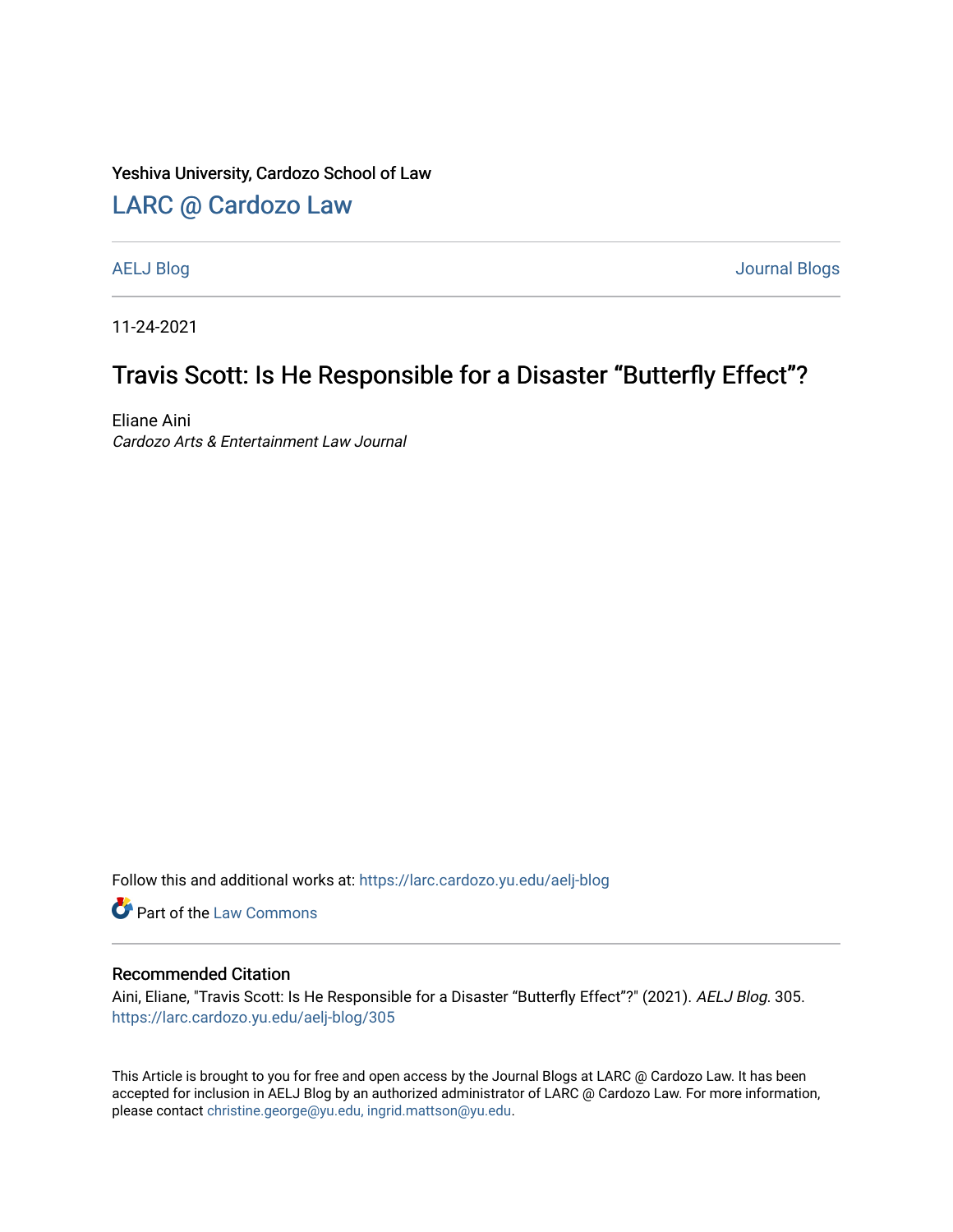# **Travis Scott: Is He Responsible for a Disaster "Butterfly Effect"?**

- **BY [ELIANE AINI](https://cardozoaelj.com/author/eliane-aini/)**
- NOVEMBER 24, 2021



*Photo by Yvette de Wit from Unsplash*

On November 5, a tragedy occurred at a Travis Scott concert in Houston. <sup>[1](https://cardozoaelj.com/2021/11/24/travis-scott-is-he-responsible-for-a-disaster-butterfly-effect/#easy-footnote-bottom-1-7419)</sup> Due to a crowd surge during Astroworld, a concert founded and held annually by Travis Scott, at least nine people died, resulting in one of the deadliest concert incidents in years[.](https://cardozoaelj.com/2021/11/24/travis-scott-is-he-responsible-for-a-disaster-butterfly-effect/#easy-footnote-bottom-2-7419)<sup>2</sup> In response, many are wondering what went wrong and who, if anyone, is responsible.

As a result of the tragedy, a significant number of lawsuits have been filed against Travis Scott[.](https://cardozoaelj.com/2021/11/24/travis-scott-is-he-responsible-for-a-disaster-butterfly-effect/#easy-footnote-bottom-3-7419)<sup>3</sup> This includes the suit, *Kristian Paredes v. Jacques Berman Webster, II,* that was filed on November 7, 2021. The allegation is that the "[d]efendants were negligent for inciting a riot" at the Astroworld festival, and the ["](https://cardozoaelj.com/2021/11/24/travis-scott-is-he-responsible-for-a-disaster-butterfly-effect/#easy-footnote-bottom-4-7419)[p]laintiff suffered severe bodily injuries."<sup>4</sup> The case is a torts case, citing negligence, personal injury, and property damage, claiming monetary relief over \$1,000,000, as well as interest, fees, and costs[.](https://cardozoaelj.com/2021/11/24/travis-scott-is-he-responsible-for-a-disaster-butterfly-effect/#easy-footnote-bottom-5-7419) $5$ 

Because the suit includes a personal claim against Scott, the question for the court will be whether Travis Scott himself was negligent in his handling of the event or whether Scott acted reasonably as the crowd surge was an unpredictable tragedy.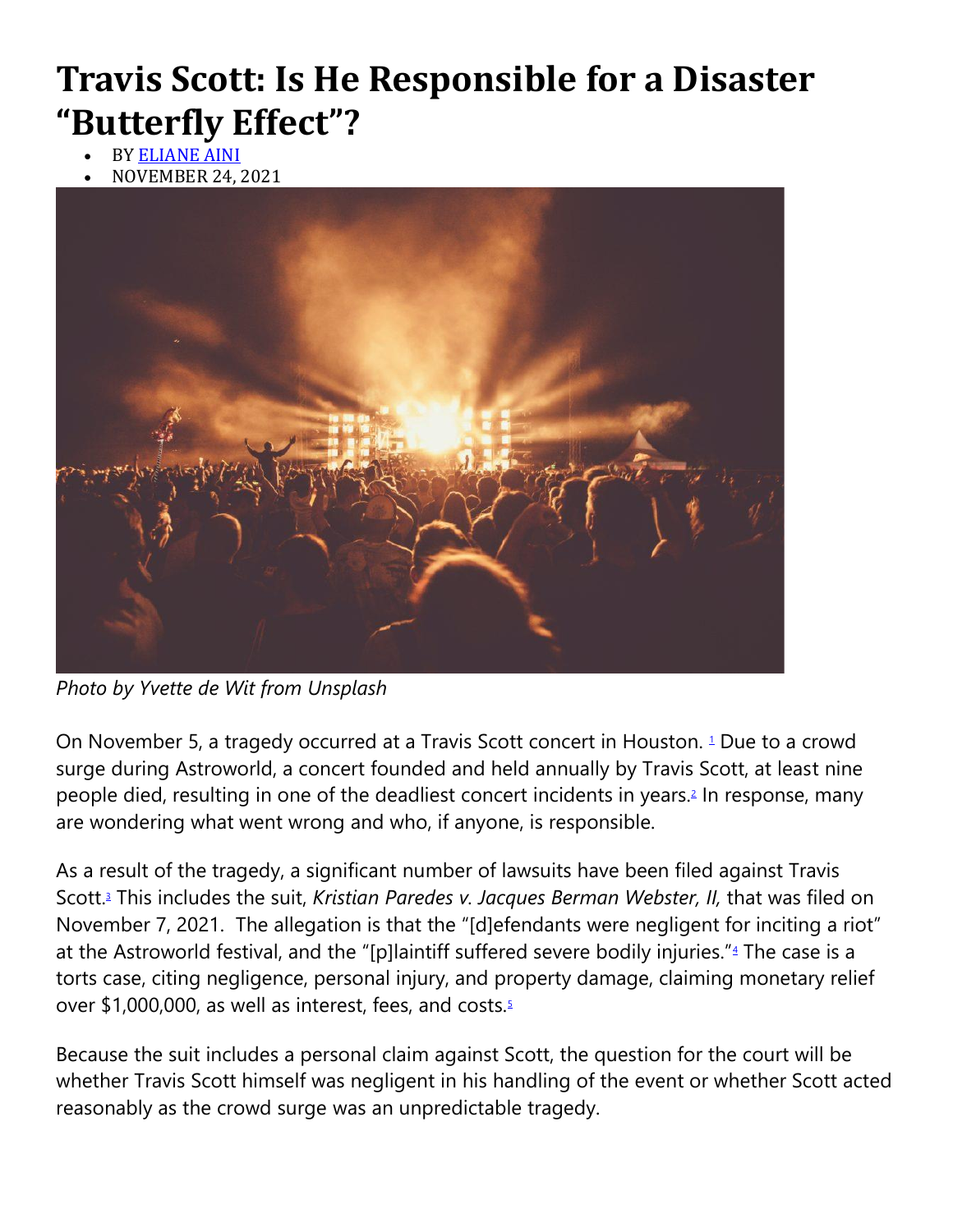One difficulty in analyzing the case is the lack of information available[.](https://cardozoaelj.com/2021/11/24/travis-scott-is-he-responsible-for-a-disaster-butterfly-effect/#easy-footnote-bottom-6-7419)<sup>6</sup> Questions include whether Scott could have stopped the show, and whether he even knew that there was a surge going on during the concert[.](https://cardozoaelj.com/2021/11/24/travis-scott-is-he-responsible-for-a-disaster-butterfly-effect/#easy-footnote-bottom-7-7419)<sup>7</sup> During the surge, fans went onto the stage yelling to stop the performance[.](https://cardozoaelj.com/2021/11/24/travis-scott-is-he-responsible-for-a-disaster-butterfly-effect/#easy-footnote-bottom-8-7419)<sup>8</sup> This led many to question why Scott didn't stop the show while it was going on[.](https://cardozoaelj.com/2021/11/24/travis-scott-is-he-responsible-for-a-disaster-butterfly-effect/#easy-footnote-bottom-9-7419)<sup>9</sup> Security should have been alerted by the people who were yelling to end the concert. However, Scott's lawyers claim that "[h]e did not see these things happening."<sup>[10](https://cardozoaelj.com/2021/11/24/travis-scott-is-he-responsible-for-a-disaster-butterfly-effect/#easy-footnote-bottom-10-7419)</sup> It is very possible that with the bright light on stage, Scott never saw what was occurring.

Even if Scott knew what was happening, there wasn't necessarily much he could do. His lawyers argue that stopping a show can be difficult because it can incite riots by fans.<sup>[11](https://cardozoaelj.com/2021/11/24/travis-scott-is-he-responsible-for-a-disaster-butterfly-effect/#easy-footnote-bottom-11-7419)</sup> Scott's team also released information that Scott was not authorized to stop the concert.<sup>[12](https://cardozoaelj.com/2021/11/24/travis-scott-is-he-responsible-for-a-disaster-butterfly-effect/#easy-footnote-bottom-12-7419)</sup> However, authorization is a thin excuse when loss of life is involved. As the facts currently stand, there is not enough evidence that there was anything Scott could have done during the concert that would have changed the outcome of the disaster. Therefore, lawyers would have a weak case holding Scott personally accountable in this respect.

The true question will be whether Scott had intentionally or negligently created an atmosphere provoking such surges in his audiences. Some things the court might consider include old tweets where it seems Scott promoted violence in his shows.[13](https://cardozoaelj.com/2021/11/24/travis-scott-is-he-responsible-for-a-disaster-butterfly-effect/#easy-footnote-bottom-13-7419) One comment even suggested that someone would be a "hero" if they "didn't survive" a New York show.<sup>[14](https://cardozoaelj.com/2021/11/24/travis-scott-is-he-responsible-for-a-disaster-butterfly-effect/#easy-footnote-bottom-14-7419)</sup> He made similar comments about other incidents that occurred during his concerts.[15](https://cardozoaelj.com/2021/11/24/travis-scott-is-he-responsible-for-a-disaster-butterfly-effect/#easy-footnote-bottom-15-7419) Another major event the court might consider is a 2017 accident at one of his shows, where a concertgoer, Kyle Green, claims he fell off a balcony and was paralyzed as a result.[16](https://cardozoaelj.com/2021/11/24/travis-scott-is-he-responsible-for-a-disaster-butterfly-effect/#easy-footnote-bottom-16-7419)

The court will have to consider whether these past events gave enough warning to Scott, that his failure to act above what the law requires for concert safety constituted a breach of duty. Negligence is a low threshold, but it is not clear that Scott's actions in this scenario meet the threshold, at least with the information released at the moment. The question of whether Scott had a duty to change the setup of the stage due to past events will be a difficult one for plaintiffs to prove without more information. After all, accidents happen, and this situation was out of the ordinary.

## *Eliane Aini Sabin is a Second Year Law Student at the Benjamin N. Cardozo School of Law and a Staff Editor at the Cardozo Arts & Entertainment Law Journal. Eliane is interested in corporate, trust & estate, real estate, and music law.*

1. Neil Shah, U.S. News: Officials Seek Answers After Tragic Concert — Investigation into Surge at Texas Venue that Left Eight Dead Examines Security Measures, Wall Street J. (Nov. 8, 2021), http://plus.lexis.com/document/?pdmfid=1530671&crid=b78cd896- 5937-4e66-a3e8-

c4fb1dca9ec0&pddocfullpath=%2Fshared%2Fdocument%2Fnews%2Furn%3AcontentIt em%3A641M-MN21-DYGY-Y46T-00000-